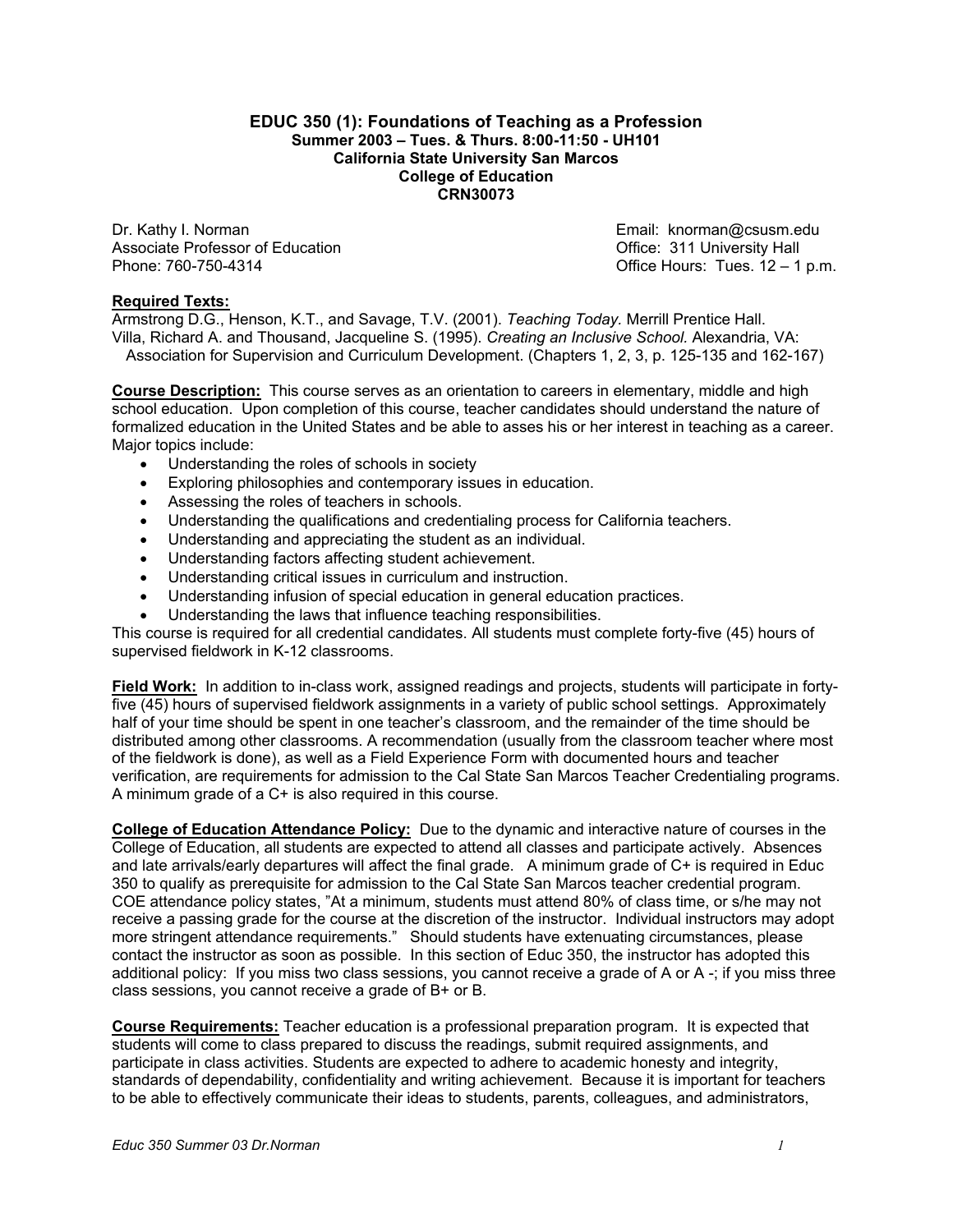writing that is original, clear and error-free is a priority for the College of Education. It is expected that work will be turned in on time. Please discuss individual issues with the instructor. Points will be deducted if assignments are submitted late (10% penalty per day late; no credit will be awarded if the assignment is one week late).

**Teaching Performance Expectation (TPE) for EDUC 350**. A primary goal of Educ 350 is to begin the process of developing teacher candidates to become professional educators. The following TPE of the California Commission for Teacher Credentialing is expected to be met during this course:

#### **TPE 12: Professional, Legal and Ethical Obligations**

Candidates are aware of their own personal values and biases and recognize ways in which these values and biases affect the teaching and learning of students. They resist racism and acts of intolerance. Candidates appropriately manage their professional time spent in teaching responsibilities to ensure that academic goals are met.

Candidates for a Teaching Credential understand and honor legal and professional obligations to protect the privacy, health, and safety of students, families, and other school professionals. They are aware of and act in accordance with ethical considerations and they model ethical behaviors for students. Candidates understand and honor all laws relating to professional misconduct and moral fitness.

#### **Teaching Performance Assessment for Developing as a Professional Educator**

The successful completion of the personal philosophy assignment is a requirement for completion of this course and is a component of partially meeting the TPE described above. This statement will be used for assessment both in the course and at completion of the College of Education program. Retain an electronic copy of your statement for submission for your portfolio at the completion of your teacher education program.

**Mission of the College of Education at Cal State San Marcos:** The mission of the College of Education Community is to collaboratively transform public education by preparing thoughtful educators and advancing professional practices. We are committed to diversity, educational equity, and social justice, exemplified through reflective teaching, life-long learning, innovative research, and on-going service. Our practices demonstrate a commitment to student-centered education, diversity, collaboration, professionalism and shared governance. (adopted by COE Governance Community, October 1997)

**Authorization to Teach English Learners:** The Cal State San Marcos credential programs have been specifically designed to prepare teachers for the diversity of languages often encountered in California public school classrooms. The authorization to teach English learners is met through the infusion of content and experiences within the credential program, as well as additional coursework. Students successfully completing this program receive a credential with authorization to teach English learners. (approved by CCTC in SB 2042 Program Standards, August 2002)

**Special Education Inclusion:** Consistent with the intent to offer a seamless teaching credential in the College of Education, this course will introduce the collaborative infusion of special education competencies that reflect inclusive educational practices. Students will demonstrate a knowledge of laws and dispositions that relate to special education through a variety of activities such as the viewing and analysis of the video F.A.T. City, reading and analysis of "School Law & Diversity," and/or *Creating an Inclusive School*.

**Use of Technology:** Students are expected to demonstrate competency in the use of various forms of technology (i.e. word processing, electronic mail, use of the Internet, and/or multimedia presentations). Specific requirements for course assignments with regard to technology are at the discretion of the instructor. Keep a digital copy of all assignments for use in your teaching portfolio.

**Credential Program Recommendations:** As one of several evaluation methods, Educ 350 course instructors are asked for feedback concerning credential candidates who are applying for programs at Cal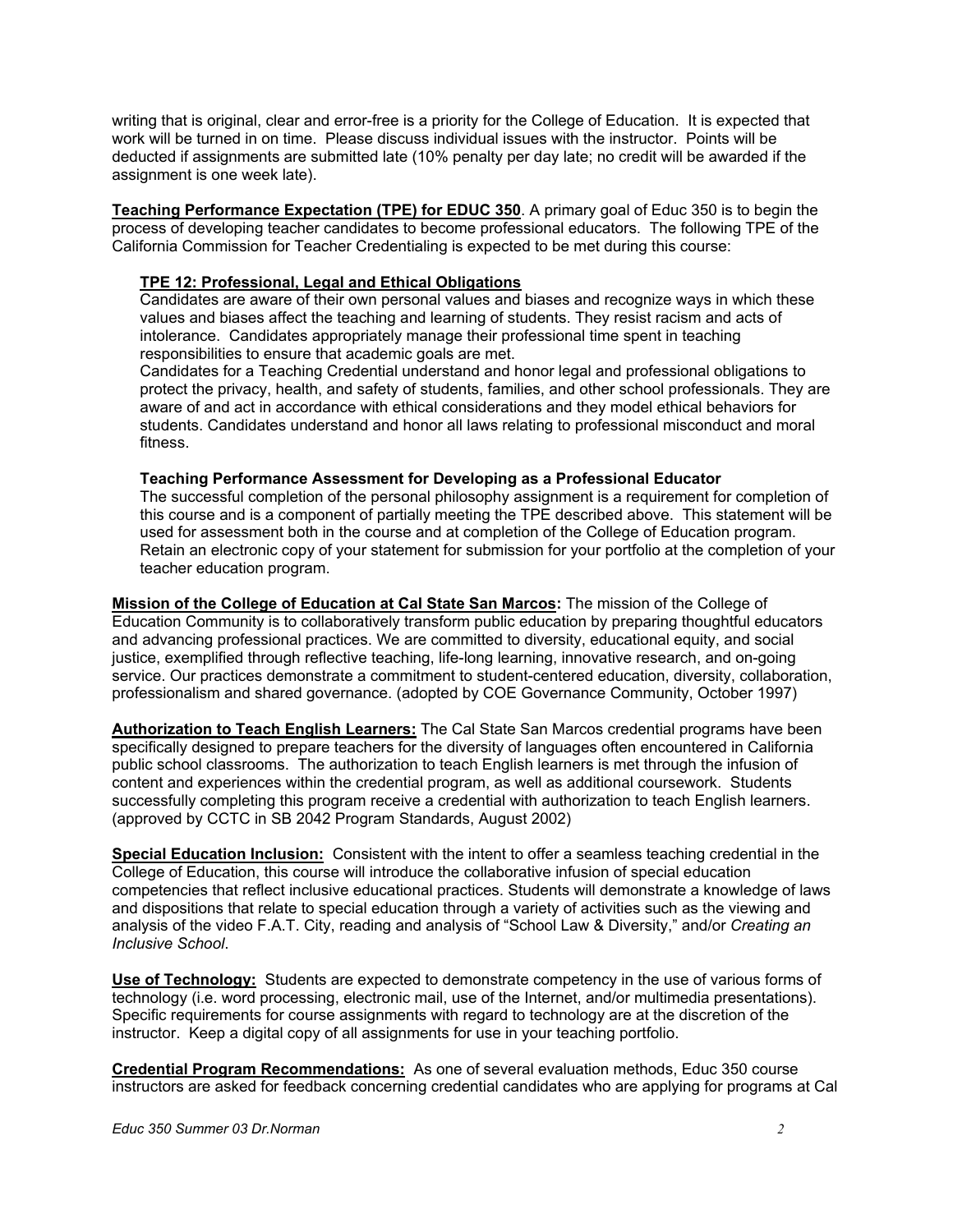State San Marcos. Keep in mind that your professionalism and hard work in this class not only affect your course grade, but also indicate your readiness for a credential program.

**Students with Disabilities Requiring Reasonable Accommodations:** Students are approved for services through the Disabled Student Services Office (DSS). This office is located in Craven Hall 5205, and can be contacted by phone at (760) 750-4905, or TTY (760) 750-4909. Students authorized by DSS to receive reasonable accommodations should meet with their instructor during office hours or, in order to ensure confidentiality, in a more private setting.

## *An "A" student is one who:*

- completes all assignments on time and demonstrates the ability to summarize, analyze, and/or reflect at high levels.
- varies sources of information for assignments, demonstrating high degree of effort in pursuing varied perspectives around important educational issues.
- completes all the reading assignments and develops thoughtful and thorough responses.
- produces work that reveals a strong commitment to self-discovery and learning.
- produces work at a high professional level in terms of both writing and content.
- develops a high quality presentation, demonstrating significant learning around a contemporary issue.
- presents confidently and intelligently, demonstrating effective teaching skills.
- completes assignments in/out of class with a focus on learning and exploration, pushing him/herself to better understand the profession through quality work.
- attends almost every class meeting and is fully engaged during class.
- pushes him/herself to new understandings by participating in discussions, sharing his/her opinions, and valuing others' perspectives.
- contributes to the positive environment of the class by respecting all members.

## *A "B" student is one who:*

- completes all or almost all assignments, all or most on time, and demonstrates the ability to summarize, analyze, and/or reflect at fairly high levels, showing consistent improvement over time.
- varies sources of information for assignments, demonstrating high degree of effort in pursuing varied perspectives around important educational issues.
- completes all or most of the reading assignments and develops thoughtful and fairly thorough responses.
- produces work that reveals a commitment to self-discovery and learning.
- produces work that is close to professional level in terms of both content and writing, working to develop a strong command of writing, speaking, planning and presenting.
- develops presentations, demonstrating significant learning
- presents confidently and intelligently, demonstrating effective teaching skills.
- completes assignments in/out of class with a focus on learning and exploration, pushing him/herself to better understand the profession through quality work.
- attends almost every class meeting and is regularly engaged during class.
- pushes him/herself to new understandings by participating in discussions, sharing his/her opinions, and valuing others' perspectives.
- contributes to the positive environment of the class by respecting all members.

## *A "C" student is one who:*

- completes or attempts most of the assignments, mostly on time, and demonstrates the ability to do some quality summarizing, analysis, and reflection, showing improvement over time.
- varies sources of information for assignments, demonstrating effort in pursuing varied perspectives around important educational issues.
- completes most of the reading assignments and develops thoughtful and sometimes thorough responses.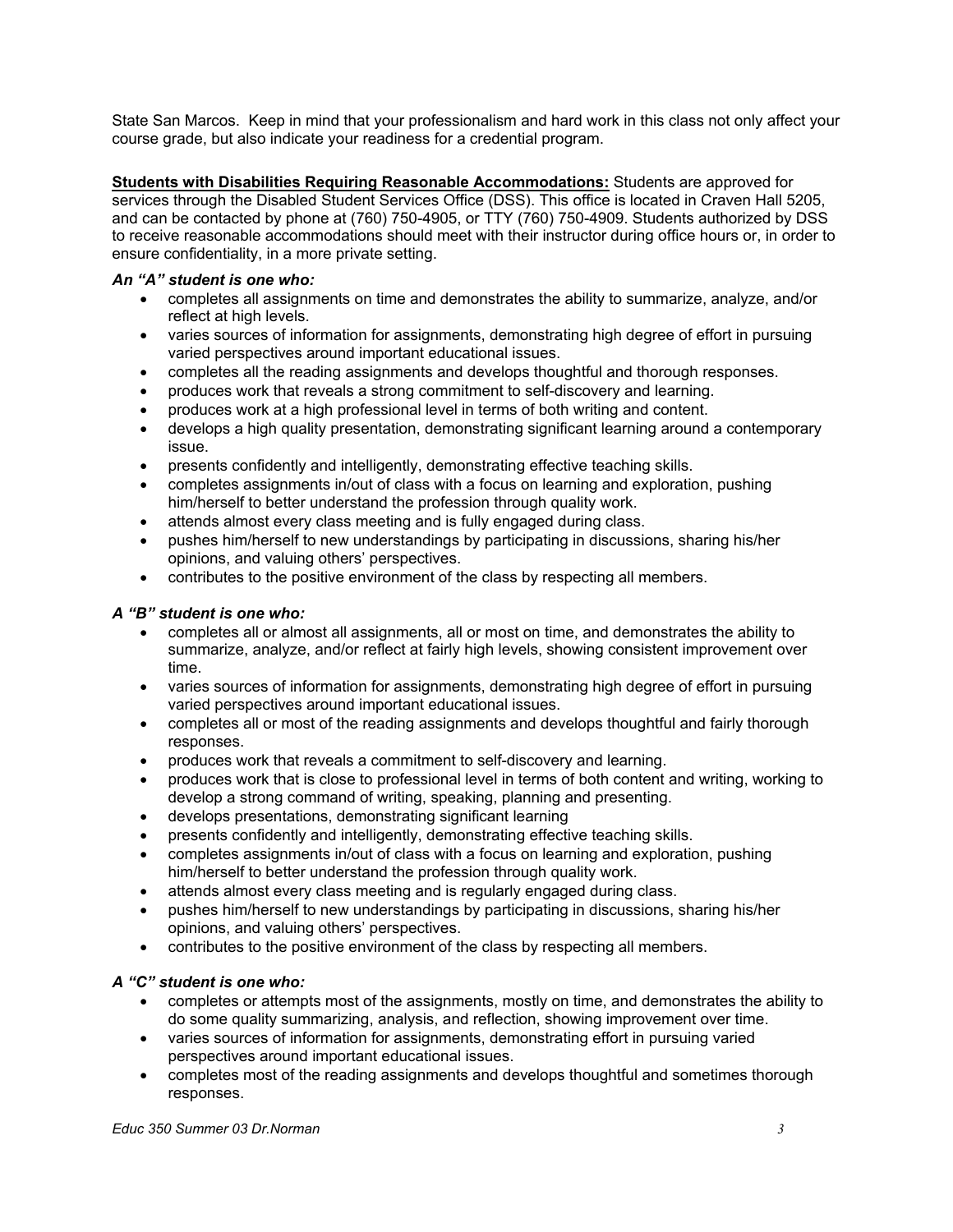- produces work that reveals a commitment to some self-discovery and learning.
- produces work that is not yet at a professional level in terms of both writing and content.
- develops a quality presentation, demonstrating learning around a contemporary issue.
- presents confidently and intelligently, demonstrating some effective teaching skills.
- completes assignments in/out of class with a focus on learning and exploration, pushing him/herself a little to better understand the profession.
- attends most class meetings and is often engaged during class.
- pushes him/herself to some new understandings by participating to a moderate degree in discussions, sharing his/her opinions, and valuing others' perspectives.
- contributes to the positive environment of the class by respecting all members.

A "D" student is one who doesn't meet all of the minimal standards of a "C" student.

#### **Course Assignments**

| 1, Participation, Collaboration and Professionalism    | 25% |
|--------------------------------------------------------|-----|
| 2. Philosophy of Teaching                              | 15% |
| 3. Law and Diversity Assignment                        | 5%  |
| 4. Teacher Interview                                   | 10% |
| 5. "Debate" on Contemporary Issue                      | 10% |
| 6. Journal Article Summary Sharing, Handout and Visual | 5%  |
| 7. Field Experience Log and Journal                    | 20% |
| 8. Foundations of Teaching Notebook                    | 10% |
|                                                        |     |

#### TOTAL 100%

Late assignments will be penalized by a 20-point reduction each day they are late. Keep digital copies of all assignments for your Credential Program Electronic Portfolio. Note: You may not pass this class without completing the 45 hours of Field Experience.

## **1. Participation, Collaboration and Professionalism**

Students will engage in active learning each class session, and will be expected to actively participate, collaborate, and demonstrate professionalism at all times.

- Do you participate in class discussions productively, sharing your knowledge and understandings?
- Do you interact productively with your peers, taking on a variety of roles (leader, follower, etc.)?
- Do you contribute appropriately to group work—do you "do your share"?
- Are you able to accept others' opinions?
- Are you supportive of others' ideas?
- Do you support your peers during their presentations?
- Can you monitor and adjust your participation to allow for others' ideas as well as your own to be heard?
- Do you show a positive attitude and disposition towards teaching all students?
- Do you exhibit professional behavior at all times?
- Do you attend each and every class, arrive on time and well prepared, and do not ever leave early?
- Do you give close attention to each activity and speaker, and never whisper or do other things while there is a speaker?

READING CHAPTERS/NOTETAKING is an important part of participation. You will do a self-assessment using the Rubric for Participation, Collaboration and Professionalism; and write a two-three page rationale with examples. You should give a rationale for the points you gave yourself in each area of the rubric and provide examples for each area. Your professor will also do an assessment using this rubric.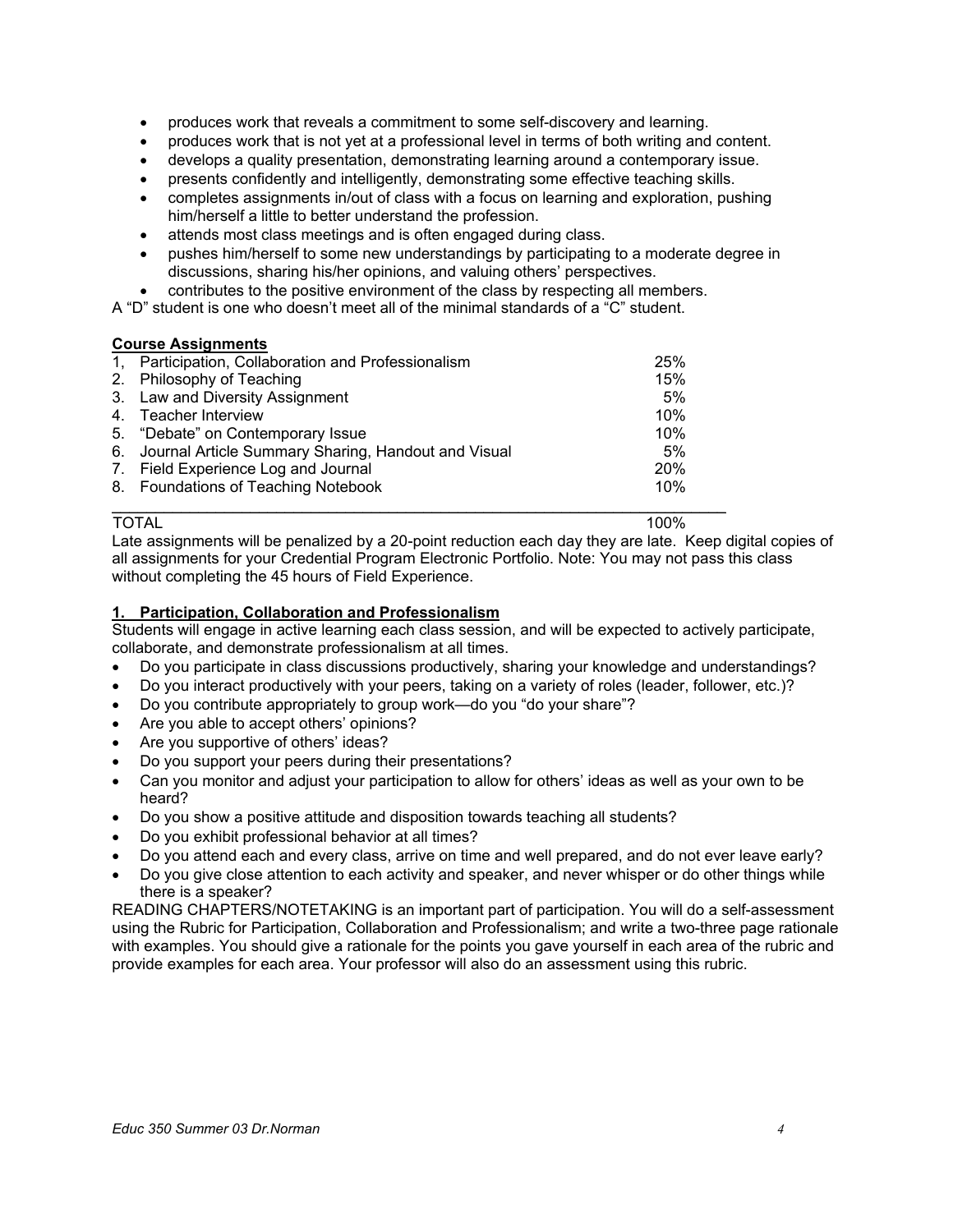| <b>CATEGORY</b>              | <b>Excellent</b>            | <b>Acceptable</b>               | <b>Unacceptable</b>        | Your         |
|------------------------------|-----------------------------|---------------------------------|----------------------------|--------------|
|                              | 14 pts.                     | 9 pts.                          | 4 pts.                     | <b>Score</b> |
|                              |                             |                                 |                            |              |
|                              | Always has a positive       | Usually has a positive          | Seldom has a positive      |              |
| <b>Attitude</b>              | attitude. Never is critical | attitude. Rarely is             | attitude. Often is         |              |
|                              | of the task or others       | critical.                       | critical.                  |              |
|                              | without offering            |                                 |                            |              |
|                              | alternatives, showing       |                                 |                            |              |
|                              | initiative, and working     |                                 |                            |              |
|                              | hard for improvement.       |                                 |                            |              |
|                              | Attends every class,        | Usually attends every           | Is not always ready        |              |
| Participation                | always on time and well     | class, on time and              | when class time            |              |
|                              | prepared, never leaves      | prepared, doesn't leaves        | begins. Doesn't give full  |              |
|                              | early. Give closest         | early. Give most                | attention in class;        |              |
|                              | attention to class          | attention to class              | sometimes talks when       |              |
|                              | activities and speakers.    | activities and speakers.        | others are speaking.       |              |
|                              | Always behaves, talks       | Often behaves, talks            | Seldom behaves, talks      |              |
| Professionalism              | and works in a              | and works in a                  | and works in a             |              |
|                              | professional manner,        | professional manner,            | professional manner,       |              |
|                              | regardless of task/topic.   | regardless of task/topic.       | regardless of task/topic.  |              |
|                              | Always listens to, shares   | Often listens to, shares        | Rarely listens to,         |              |
| Collaboration                | with, and supports the      | with, and supports the          | shares with, and           |              |
|                              | efforts of others. Tries to | efforts of others, but          | supports the efforts of    |              |
|                              | keep people working         | sometimes is not a good         | others. Is not always a    |              |
|                              | well together.              | team member.                    | good team player.          |              |
|                              | Always provides useful      | Often provides useful           | Rarely provides useful     |              |
| <b>Contributions</b>         | ideas; always stays         | ideas; stays focused            | ideas; not always          |              |
|                              | focused on the task.        | most of the time. A             | focused. Reluctant to      |              |
|                              | Exhibits a lot of effort    | satisfactory group              | participate. Lets others   |              |
|                              | and valuable                | member who does what            | take charge and            |              |
|                              | contributions.              | is required.                    | participate.               |              |
|                              | Always demonstrates         | Often demonstrates              | Rarely shows concern       |              |
| <b>Disposition</b><br>toward | concern in learning to      | concern in learning to          | in learning to teach all   |              |
| <b>Teaching</b>              | teach all children.         | teach all children. Often       | children. Rarely           |              |
|                              | Always demonstrates         | demonstrates                    | demonstrates               |              |
|                              | strong commitment           | commitment toward               | commitment toward          |              |
|                              | toward developing (a)       | developing (a) an               | developing (a) an          |              |
|                              | an understanding of         | understanding of                | understanding of           |              |
|                              | children, (b) teaching      | children, (b) teaching          | children, (b) teaching     |              |
|                              | strategies, and (c)         | strategies, and (c)             | strategies, and (c)        |              |
|                              | knowledge of the CA         | knowledge of the CA             | knowledge of the CA        |              |
|                              | Standards for the           | Standards for the               | Standards for the          |              |
|                              | <b>Teaching Profession</b>  | <b>Teaching Profession</b>      | <b>Teaching Profession</b> |              |
|                              | and CA Standards for        | and CA Standards for            | and Standards for          |              |
|                              | Teaching.                   | Teaching.                       | Teaching.                  |              |
| Leadership                   | Shows strength through      | <b>Effectively participates</b> | Does not show              |              |
|                              | leadership in class         | and contributes, but            | leadership in any area     |              |
|                              | activities; other students  | rarely shows leadership         | of class.                  |              |
|                              | respect you as a leader.    | qualities.                      |                            |              |

# **Rubric for Participation, Collaboration and Professionalism**

 **Total Score:**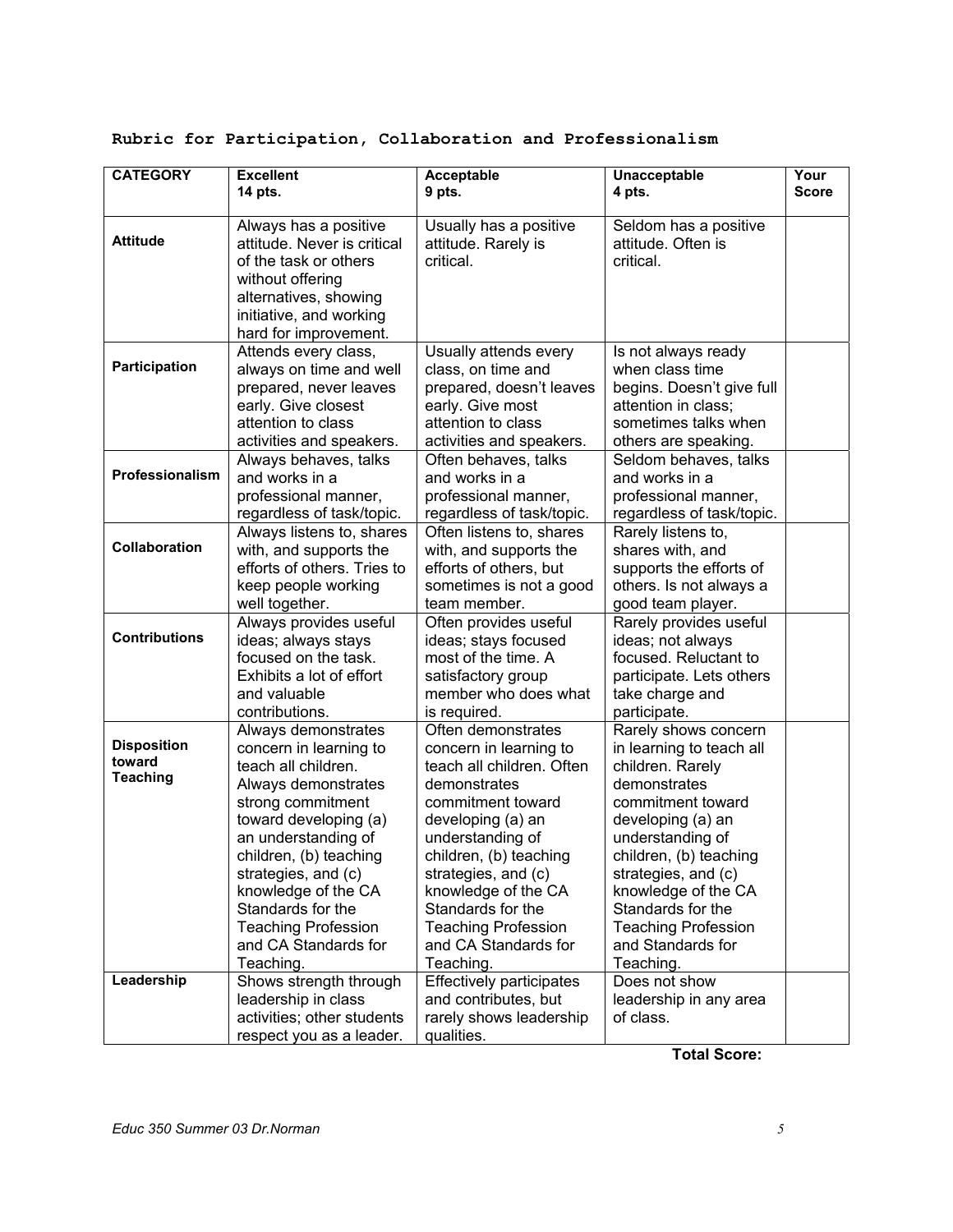## **2. Philosophy of Teaching Statement**

Organize your thoughts in a way that expresses your beliefs about schools, teaching and learning. Articulate your thoughts so that your reader is able to form a picture of the teacher you hope to become. Think of your audience as the hiring committee of a school district in which you passionately hope to teach. You want your audience to connect your name and face with a distinct set of beliefs. Your philosophy should reflect your beliefs about teaching and learning, and your view of the social context of schools for the 21<sup>st</sup> century in a multicultural society. You should demonstrate professional vocabulary as you discuss your beliefs and knowledge.

## Questions to Guide You

1. What is schooling?

What are the purposes of education and schools? What are schools for? How is schooling in a democracy different from schooling in a totalitarian state? What responsibilities do you have as an employee of the public, and what happens when you disagree with public policy? What about when you disagree with parents? What are your goals for your students?

2. What is teaching?

What are the purposes of teaching? Who or what is the source of knowledge in the classroom? Is teaching a one-way or two-way venture? How will you decide what to teach? Do you consider yourself a teacher of students, or of content, or both? Is teaching better described as a set of skills and knowledge, or as a set of values and attitudes? What is it about teaching that you most look forward to, and that you most fear? What is your metaphor for the teacher? What are your ethical responsibilities as a teacher? How will you contribute to the profession of teaching? What is the teachers' role as a bridge to the community? What is the teacher's role in educational renewal and reform?

3. What is learning?

What is knowledge? If you teach and students don't learn, whose problem is that? How will you know when students have learned something? Are students empty vessels into which you will pour knowledge? What does learning mean for students of different abilities or ethnicities or genders or economic classes? How will your classroom be responsive to the multiple communities represented in your students? Do all students need to learn the same thing? How important is classroom environment to learning? How will you decide what content to teach in the all-too-short time allotted to you?

*NOTE: Use the questions to frame your thoughts. Do not simply answer the questions.* 

Class activities which support the development of your Philosophy include

- Class Discussions
- **Readings**
- Field Experiences
- Credo for Support Activity
- FAT City Activity
- Inclusive Education Activity
- Law and Diversity Activity

#### CRITERIA FOR GRADING:

- Did you draw on all your resources/experiences to write your philosophy and not just the book?
- Are you clear about your own beliefs?
- Do you have a clear organization of ideas?
- Can you articulate your ideas fluently and coherently with correctness of written expression (grammar, syntax, spelling)?
- Is it clear you have had enough exposure to schools to write your current philosophy?
- Did you address the areas of schooling, teaching, and learning?

## RUBRIC FOR GRADING:

A Outstanding work on assignment, excellent syntheses of information and 90-100%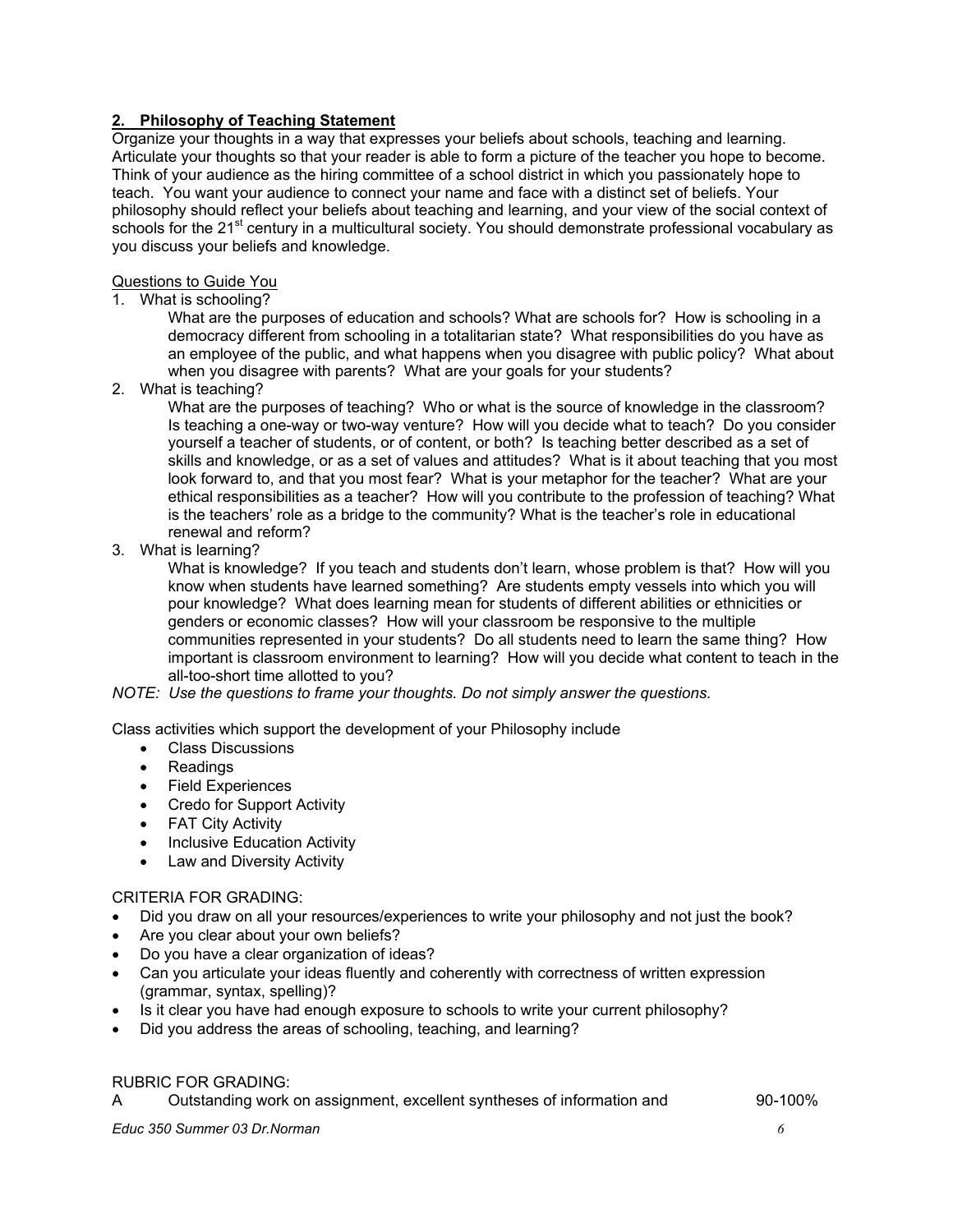|              | experiences, great insight and application, and excellent writing.               |        |
|--------------|----------------------------------------------------------------------------------|--------|
| B            | Completion of assignment in good form with good syntheses and                    | 80-89% |
|              | application of information and experiences; writing is good.                     |        |
| $\mathsf{C}$ | Completion of assignment, adequate effort, adequate synthesis of                 | 70-79% |
|              | information and application of information and experiences, writing is adequate. |        |
| D            | Incomplete assignment, inadequate effort and synthesis of information,           | 60-69% |
|              | writing is less than adequate.                                                   |        |

## **3. Law and Diversity Assignment**

You will apply your understanding of the legal context of inclusive education and laws that influence teaching responsibilities.

## **Study the following chapters and web sites:**

Thousand, J.S. (passed out in class) Laws related to special education that affect teachers. Villa, R. A. & Thousand, J. S. (l995). Creating an inclusive school. Alexandria, VA: Association for

- Supervision and Curriculum Development. Read all of Chapter 2. U.S. Disability Law. Internet address:
	- www.law.cornell.edu/topics/disability.html

Includes information about laws affecting people with disabilities.

OSERS IDEA Home Page. Internet address:

www.ed.gov/offices/OSERS/IDEA

Explanation of federal legislation known as IDEA, which ensures a free appropriate education in the least restrictive environment for children with disabilities. The latest l997 federal reauthorization of the law is explained in detail.

#### **Reflection and Applications:**

Apply your understanding of the legal context of inclusive education and laws that influence your teaching responsibilities by:

- 1. In writing, identify five laws or court decisions that influence you as a professional educator. At least one of these five must relate to special education law. Give a rationale for each selection. Why is it important to you? How might they affect your teaching?
- 2. Be prepared to share selections and rationale for selection of the laws and decisions during our next class.

## RUBRIC FOR GRADING:

| $\overline{A}$ | Outstanding work on assignment, excellent syntheses of information and           | 90-100% |
|----------------|----------------------------------------------------------------------------------|---------|
|                | experiences, great insight and application, and excellent writing.               |         |
| B              | Completion of assignment in good form with good syntheses and                    | 80-89%  |
|                | application of information and experiences; writing is good.                     |         |
| C.             | Completion of assignment, adequate effort, adequate synthesis of                 | 70-79%  |
|                | information and application of information and experiences, writing is adequate. |         |
| D              | Incomplete assignment, inadequate effort and synthesis of information,           | 60-69%  |
|                | writing is less than adequate.                                                   |         |

## 4**. Teacher Interview**

**GOAL:** For you to understand how a teacher interacts with, feels about, and works within the educational environment. For you to understand the motivations, theories, and philosophy of a teacher.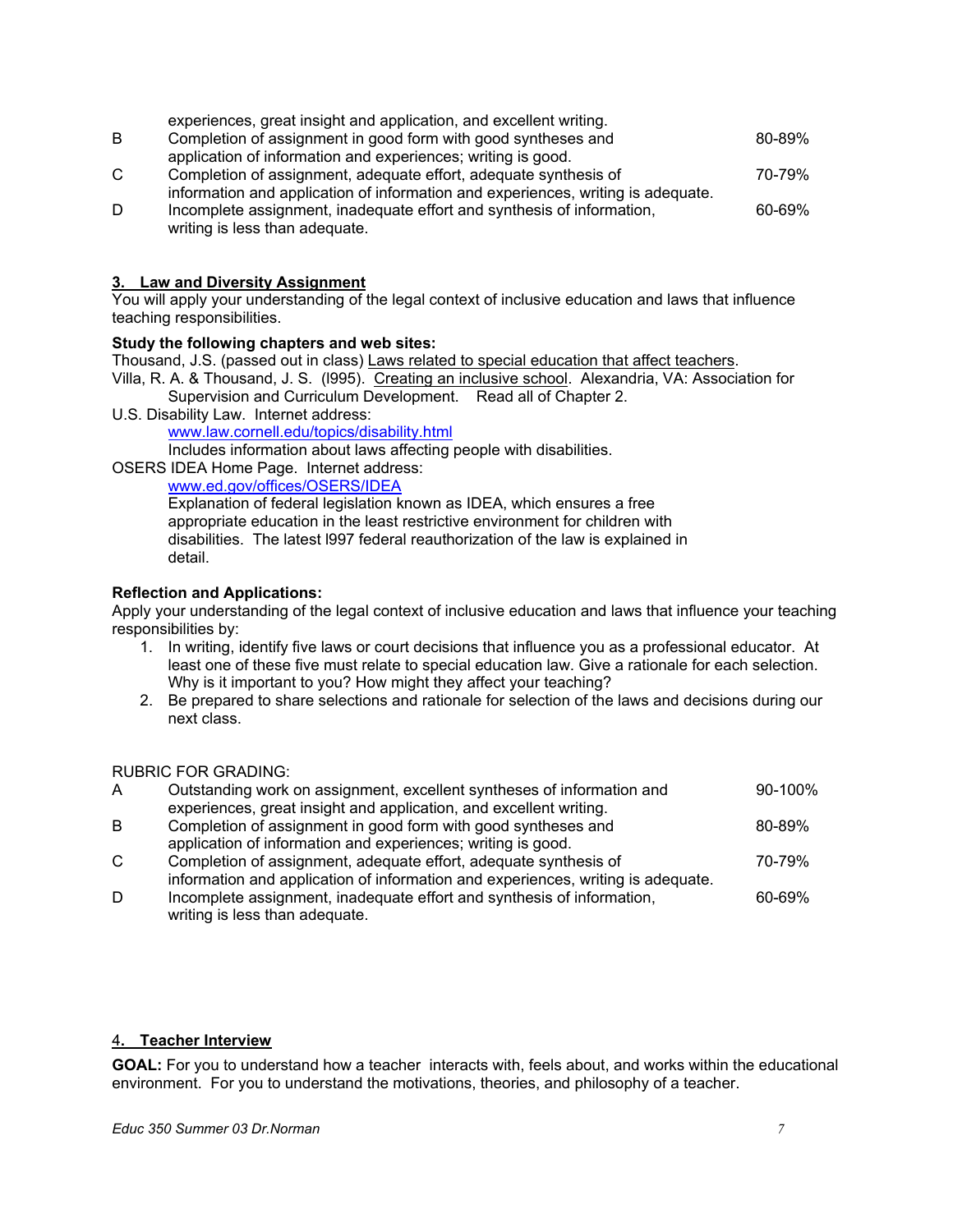**Specifics:** Students will interview a public school teacher who has been teaching at least three years or has retired within the past year. In a two-page paper, students will write a summary and analysis of what (s)he learned from the teacher. Students should describe the teacher's experiences and views in a way that portrays a distinct philosophy and experience.

#### *Gathering Information*:

Interview a current or recently retired teacher who has had at least 3 years of full-time experience in K-12 classrooms. Example questions to ask:

- $\triangleright$  Describe one or two of the most helpful teaching tips you would share with a beginning teacher.
- ¾ Why did you choose to enter teaching?
- $\triangleright$  How attractive was the profession to prospective teachers at that time?
- $\triangleright$  What were the other career paths available? Did you seriously consider other careers?
- $\triangleright$  Do you have any regrets about having become a teacher?
- ¾ What professional education did you have? How helpful was it in learning to teach?
- $\triangleright$  At what point did you feel comfortable as a teacher?
- $\triangleright$  What career moves (school buildings, grade level, special students, subject matter, etc.) have you made? To what extent were these moves voluntary?
- $\triangleright$  Do you desire other moves? (for current teachers) If so, what are they, and why?
- $\triangleright$  What have been the major joys and frustrations of teaching?
- $\triangleright$  What would help increase the joys and minimize the frustrations?
- ¾ Are there issues you feel should be changed in terms of the way that schooling now occurs?
- ▶ Have you ever encountered an ethical dilemma in the course of your work? What was it and how did you solve it?
- ¾ What are some favorite memories from your classroom?
- $\triangleright$  How would you best characterize your approach to teaching?
- $\triangleright$  What have you learned from being a teacher?

#### *Analysis***:**

After collecting your information, think about what you have learned about this teacher. Focus on a few themes that best characterize what you have heard. Do not try to be all-inclusive. Be sure to protect your teacher's confidentiality by using a pseudonym and masking identifying details where necessary.

In your analysis, incorporate what you have been learning about becoming and being a teacher. How does your teacher fit within the material covered in your readings and in class thus far? What issues are raised through your interview? What are the implications of your interview as you think about becoming a teacher?

Note: The paper should not be a list of questions and answers. Follow specific instructions above.

#### CRITERIA FOR GRADING

- Were you able to arrange, organize, and conduct an interview that yielded useful and interesting information?
- If you were not sure of answers, did you ask your interviewee for clarification so you understood? Did you use follow up questions to probe for deeper responses?
- Were the questions you created thought provoking?
- Were your analyses and reflections based on information you have learned in EDUC 350 and prior knowledge?

#### RUBRIC FOR GRADING:

| A  | Outstanding work on assignment, excellent syntheses of information and           | $90-100\%$ |
|----|----------------------------------------------------------------------------------|------------|
|    | experiences, great insight and application, and excellent writing.               |            |
| B  | Completion of assignment in good form with good syntheses and                    | 80-89%     |
|    | application of information and experiences; writing is good.                     |            |
| C. | Completion of assignment, adequate effort, adequate synthesis of                 | 70-79%     |
|    | information and application of information and experiences, writing is adequate. |            |

D Incomplete assignment, inadequate effort and synthesis of information, 60-69% writing is less than adequate.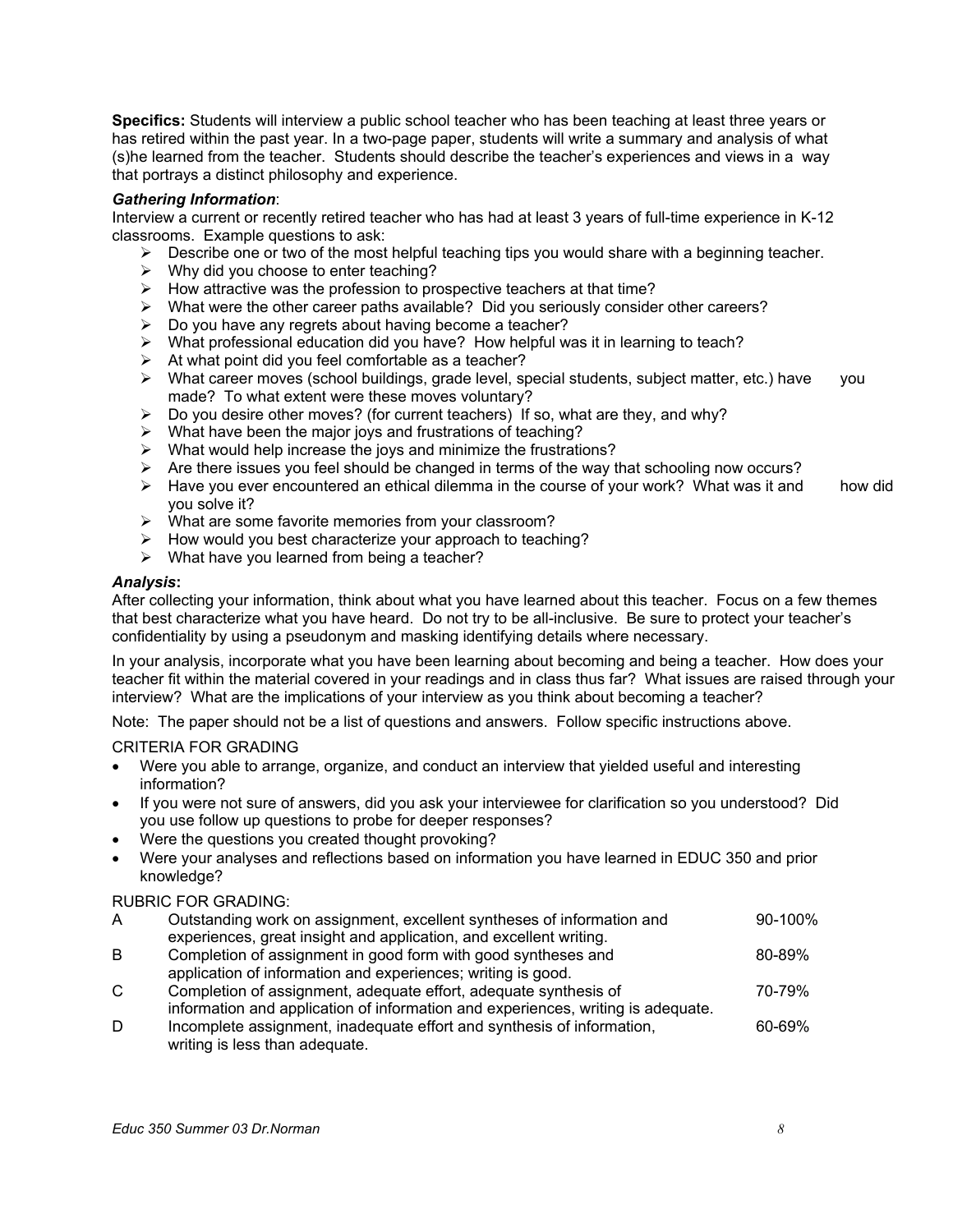## **5. "Debate" on Contemporary Issue**

You and your group members will become familiar with a contemporary issue in education and will present your learning to your peers in the form of a debate, in order to broaden the class's knowledge and perspective of education issues. Your topic must have multiple perspectives (pros and cons). Examples of topics include standardized testing, bilingual education, tracking, school safety programs, the role of technology, government involvement, sex education, censorship, and gender equity.

Library Research: In groups, students will plan and conduct library research on a contemporary issue in education. Group members should thoroughly investigate the issue, its pros and cons, implications (the "so what") of the issue, and applications to schooling today. Each group will create a two page typed abstract AND a selected reading list (12-15 references in bibliographic form, only 3 of which may be web sites) to give to each class member on the day of the presentation. Group members' names should be at the top of the stapled handout. Come to class prepared to present all perspectives.

Class Presentation: On the day of your presentation, you will present the following: (a) your pro and con stances, (b) major points to cover, (c) anticipate major points and arguments by member of the opposing team, and (d) introductory and concluding statements. **There is a specific format and time allotted for each component.** 

#### CRITERIA FOR GRADING:

- Do you understand a major issue affecting education and can you speak intelligently to your peers so they understand the issue?
- Did you read from enough sources to gather relevant information?
- Are you able to synthesize information to present a concise yet thorough report?
- Are you able to organize resources (materials, people, etc.) in support of your presentation?
- Did you present your information confidently, creatively, and in an organized manner?
- Are you able to apply what you've learned about effective teaching to engage your audience during your presentation?
- Are you able to use technology to support your presentation?
- Are you able to develop an appropriate abstract and bibliography?

#### RUBRIC FOR GRADING:

| $\mathsf{A}$ | Outstanding work on assignment, excellent syntheses of information and           | 90-100% |
|--------------|----------------------------------------------------------------------------------|---------|
|              | experiences, great insight and application, and excellent writing.               |         |
| B            | Completion of assignment in good form with good syntheses and                    | 80-89%  |
|              | application of information and experiences; writing is good.                     |         |
| $\mathsf{C}$ | Completion of assignment, adequate effort, adequate synthesis of                 | 70-79%  |
|              | information and application of information and experiences, writing is adequate. |         |
| D            | Incomplete assignment, inadequate effort and synthesis of information,           | 60-69%  |
|              | writing is less than adequate.                                                   |         |

## **6. Journal Article Summary and Sharing**

Write a one page summary of a journal article about a current issue in public education. It should be from a professional journal in education. See the professor or a libriarian for the names of professional journals. You may not use magazines, newspapers, or the web for your source (unless it is one of the few professional journals online). Create a visual representation and put it on a large piece of paper, posterboard, or powerpoint presentation to display in class. Bring copies of the summary for all students and the visual representation to class on the day you are to present.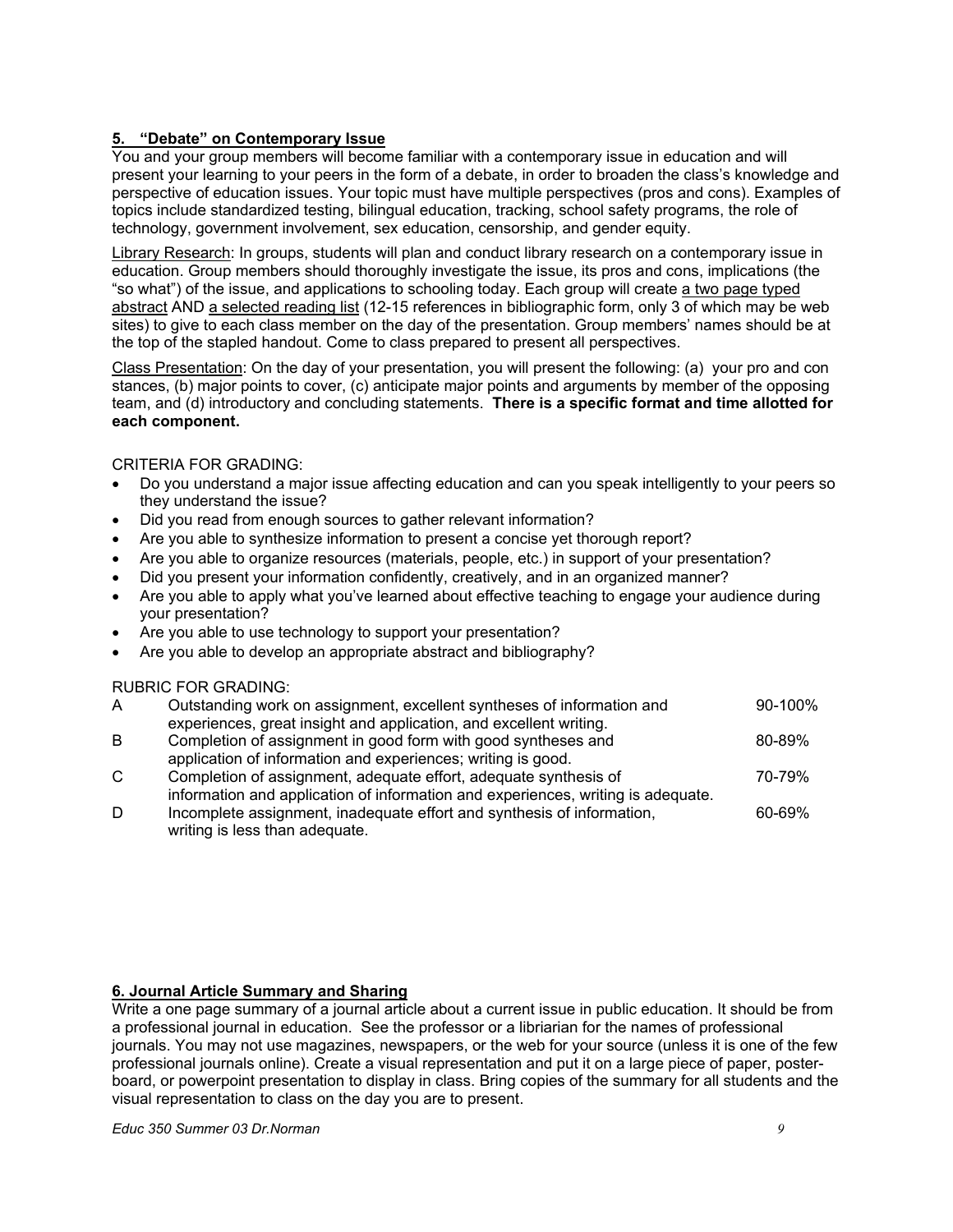RUBRIC FOR GRADING:

| $\mathsf{A}$ | Outstanding work on assignment, excellent syntheses of information and           | 90-100% |
|--------------|----------------------------------------------------------------------------------|---------|
|              | experiences, great insight and application, and excellent writing.               |         |
| B            | Completion of assignment in good form with good syntheses and                    | 80-89%  |
|              | application of information and experiences; writing is good.                     |         |
| $\mathsf{C}$ | Completion of assignment, adequate effort, adequate synthesis of                 | 70-79%  |
|              | information and application of information and experiences, writing is adequate. |         |
| D            | Incomplete assignment, inadequate effort and synthesis of information,           | 60-69%  |
|              | writing is less than adequate.                                                   |         |

#### **7. Field Experience Log and Journal**

In order for you to understand the complexity of today's classrooms, students and the various ways teachers address the needs of their classes, you will observe in a variety of classroom settings in order to determine if, and at what level, you might want to teach.

Students will maintain a log of hours spent observing/participating in classrooms. This log should reflect a minimum of 45 hours spent in various classrooms at different grade levels and on different sites. Approximately half of your time should be spent in one teacher's classroom, and the remainder of the time should be distributed among other classrooms. You will maintain a journal documenting assumptions/expectations, interesting observations, connections to concepts studied in EDUC 350, analyses, and questions. A minimum of 15 journal entries is required.

Criteria:

- Can you articulate your assumptions/expectations about a given setting and then identify how your observation affects those assumptions/expectations?
- Can you observe pertinent details, and can you see both the "big picture" of the classroom as well as focus in on specific methods, interactions, etc.?
- Can you monitor and take responsibility for your placement to include meeting the requirements of varied settings and minimum hours?
- Can you relate your class work and reading to your observations and provide insightful analysis about that relationship?
- Were you able to move from passive observer to participant in your field experience?

#### **8. Foundations of Teaching Notebook**

You will keep a class notebook, and will meet with the instructor during the final class period to review contents. Included in the notebook will be in-class quick-writes that are based on the required readings (1/chapter). You may include only those quick-writes that have been approved by the professor.

#### Include the following:

Title Page Course Your Name Date

Table Of Contents (with all of the contents listed below)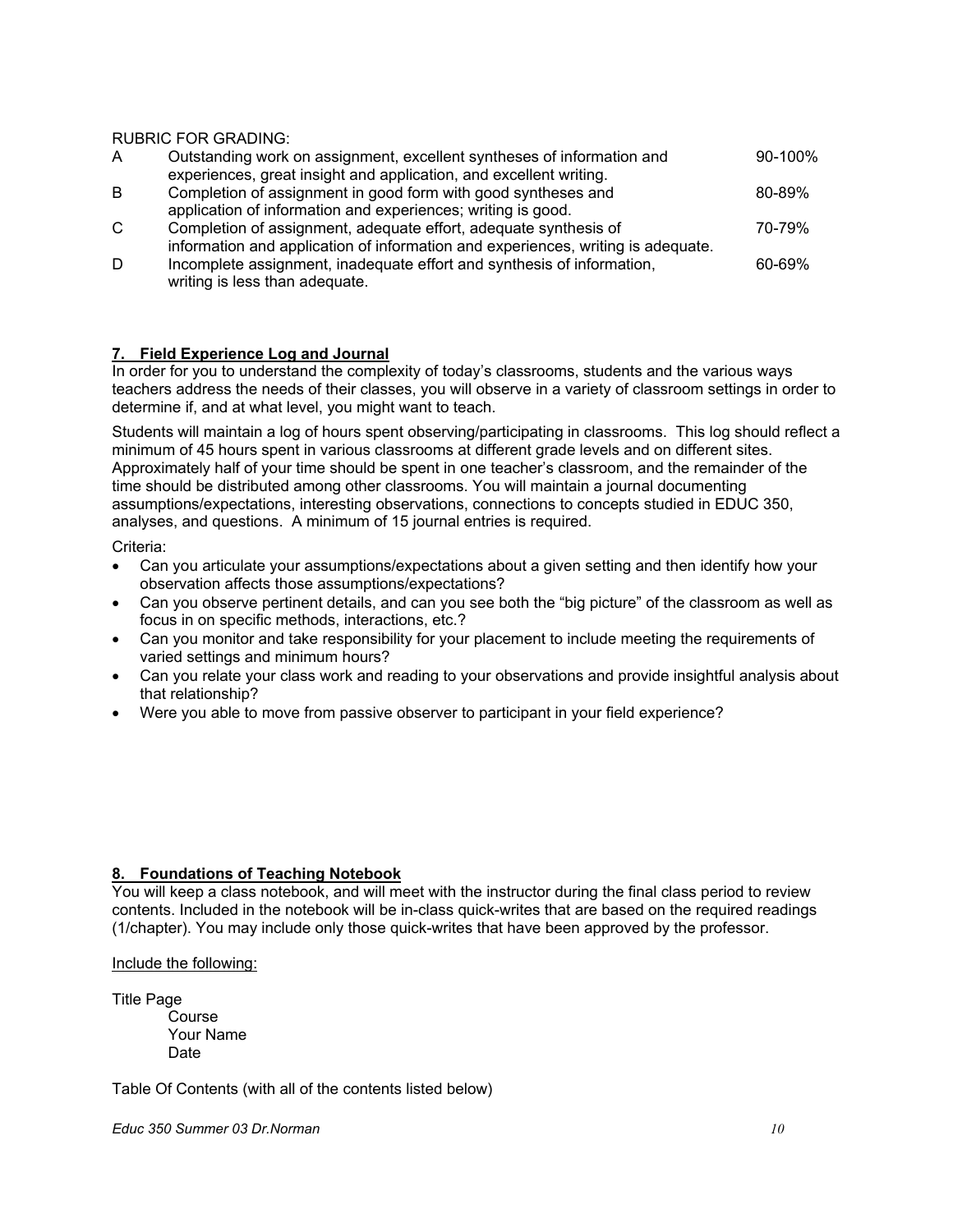- I. Approved Quick-Writes (Must include 15.)
- II. Notes over each Chapter
- III. Philosophy of Teaching
- IV. Law and Diversity Assignment
- V. Teacher Interview
- VI. Contemporary Issues Handouts from Presentations
- VII. Handouts from Journal Article Sharing
- VIII. Field Experience Documentation Field Observation Form Cover Sheet Field Experience Form Field Experience Journal Entries 1-15
- IX. Other Class Handouts and Information (list below)

Grading: Quick Writes – 30 pts., Notes – 20 pts., and Organization and Inclusion Others – 50 pts.

## **Guidelines for EDUC 350 Field Experience & Classroom Observation Entries**

EDUC 350 requires 45 hours of field experience in public schools.

You must visit each of the following educational levels:

- 1. elementary school classroom (K-6)
- 2. middle school classroom (6-8)
- 3. high school classroom (9-12)

In these three basic settings, observe a variety of students with different instructional environments. These include multiple school districts and schools with a range of socio-economic contexts, multilingual/cultural populations, etc. Some of the environments you should see are:

- 1. English language development or primary language classroom
- 2. special education setting
- 3. primary (K-3) and intermediate (4-6) levels in elementary schools
- 4. general and advanced levels in high school subject fields
- 5. gifted education setting
- 6. sheltered instruction

You may choose to make some of your observations in schools other than "regular" daytime schools. Consider observing in charter schools, alternative education sites, adult education schools, or court schools. For additional settings, obtain permission from your instructor before you do the observations.

Choose the locations of your field experience early and carefully. Make copies of the introduction letter, as you will meet with more than one principal. Call ahead and ask for an appointment with the principal. It may take them a week or so to arrange a meeting with you. Explain that you would like to observe several different educational settings. *However, remember you need to be with one teacher a significant amount of time if you plan to have him/her fill out your Field Experience Recommendation Form (for applying to the credential program).* 

You must observe in varied settings to satisfy this course requirement. Each observation should last at least 30 minutes. Your observation entries must reflect these different settings. You will turn in a total of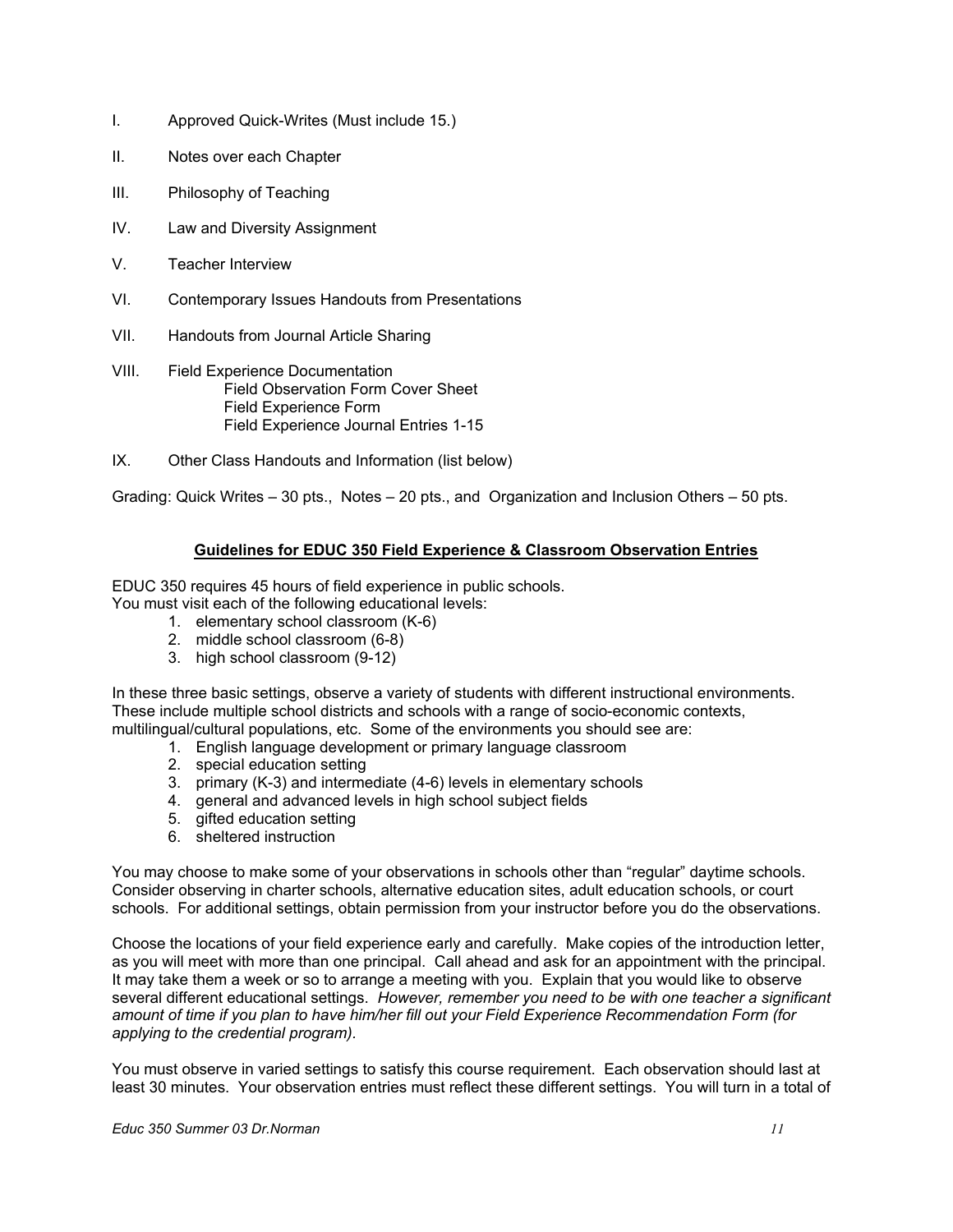15 classroom observation records throughout the semester (see syllabus for dates) and your Field Experience Record on XXXXXXX.

Request to waive observation hours: If you have recent, significant experience with students in public school settings, you may request to waive no more than 20 of the 45 hours of field observations. Should the request be granted, you will still need to observe in the variety of settings described above. Examples of roles that might qualify for a waiver are: tutor, substitute teacher, teacher aide, parent volunteer, Casey Foundation participant, school aide. To request a waiver, complete the form in this packet and submit it with supporting documentation no later than XXXX (third week of the semester) to your instructor.

Your classroom observation entries should follow the format below:

- Your name
- School name
- Type of classroom/grade/subject
- Day of the week/date/time/number of teachers and assistants/number of students in class.
- Assumptions/expectations you have about this observation. What do you think you're going to see? What assumptions do you have about these particular kinds of students and teachers or about this class?
- Focus of your observation and a description of what you saw within this focus—don't try to observe everything. Zero in on a few key points and how they affect the big picture of the classroom.
- Analysis of the observation—comparison with classroom discussions and readings *and* ways in which your assumptions/expectations were accurate or inaccurate.
- Questions for discussion or exploration.

Type your entries on your own paper. I will send you the format by email. Do not write them by hand. You should respect the confidentiality of the students and teachers by using fictitious names for persons in your entries.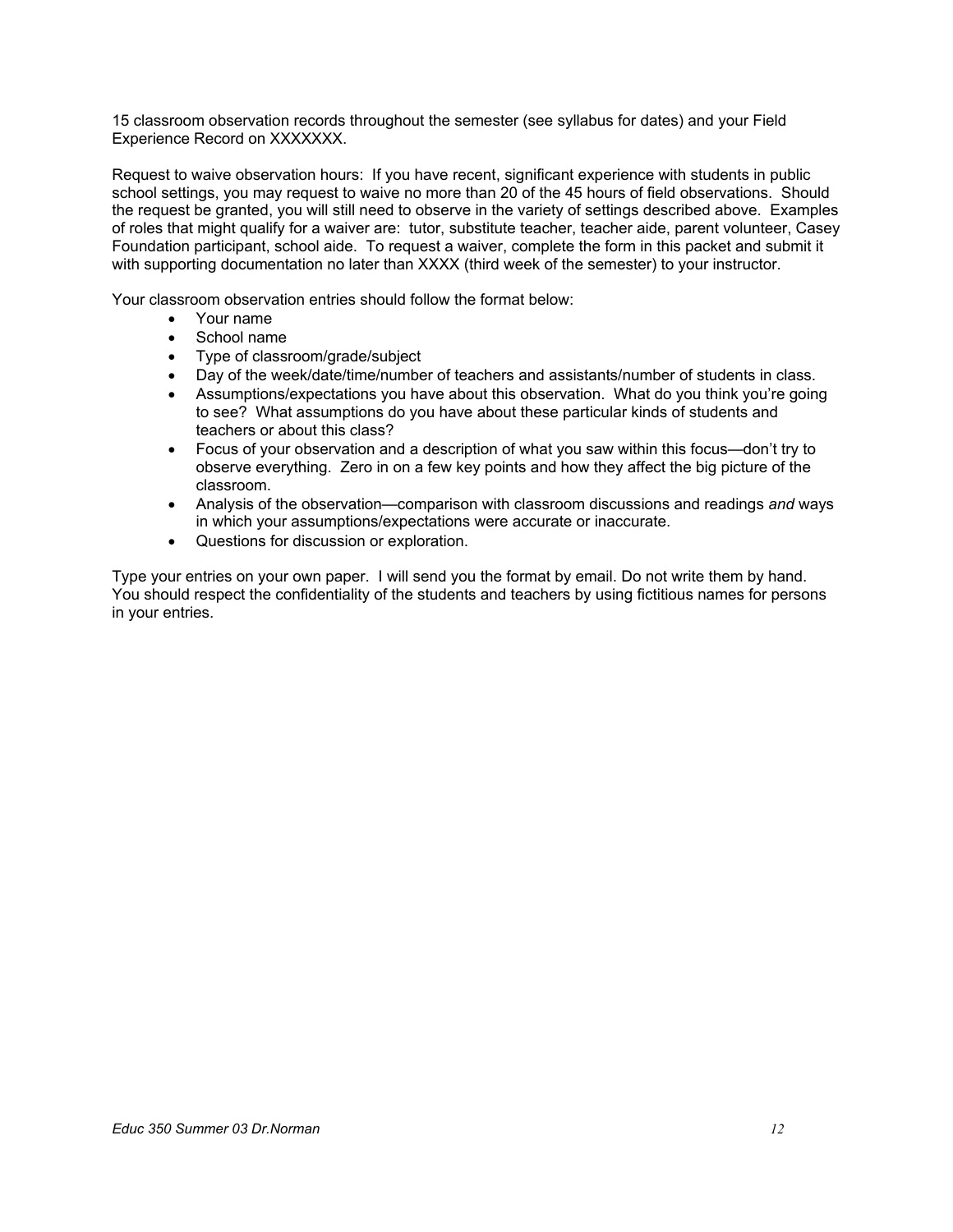| Classroom Observation Entry #                                                     |  |  |  |  |
|-----------------------------------------------------------------------------------|--|--|--|--|
|                                                                                   |  |  |  |  |
| Type of classroom (grade/subject/special program): ______________________________ |  |  |  |  |
|                                                                                   |  |  |  |  |
| Number of teachers and assistants/Number of students: ___________________________ |  |  |  |  |
| Describe the demographic characteristics of this site/classroom:                  |  |  |  |  |

*Assumptions/Expectations/Questions I have about this observation (concerning the teachers, students, class, etc.):*

*Focus of observation/Description (highlights) of what I saw around this focus:* 

*Analysis of observation—connect back to course work and to above assumptions, expectations and/or questions:* 

*Questions for discussion or exploration:*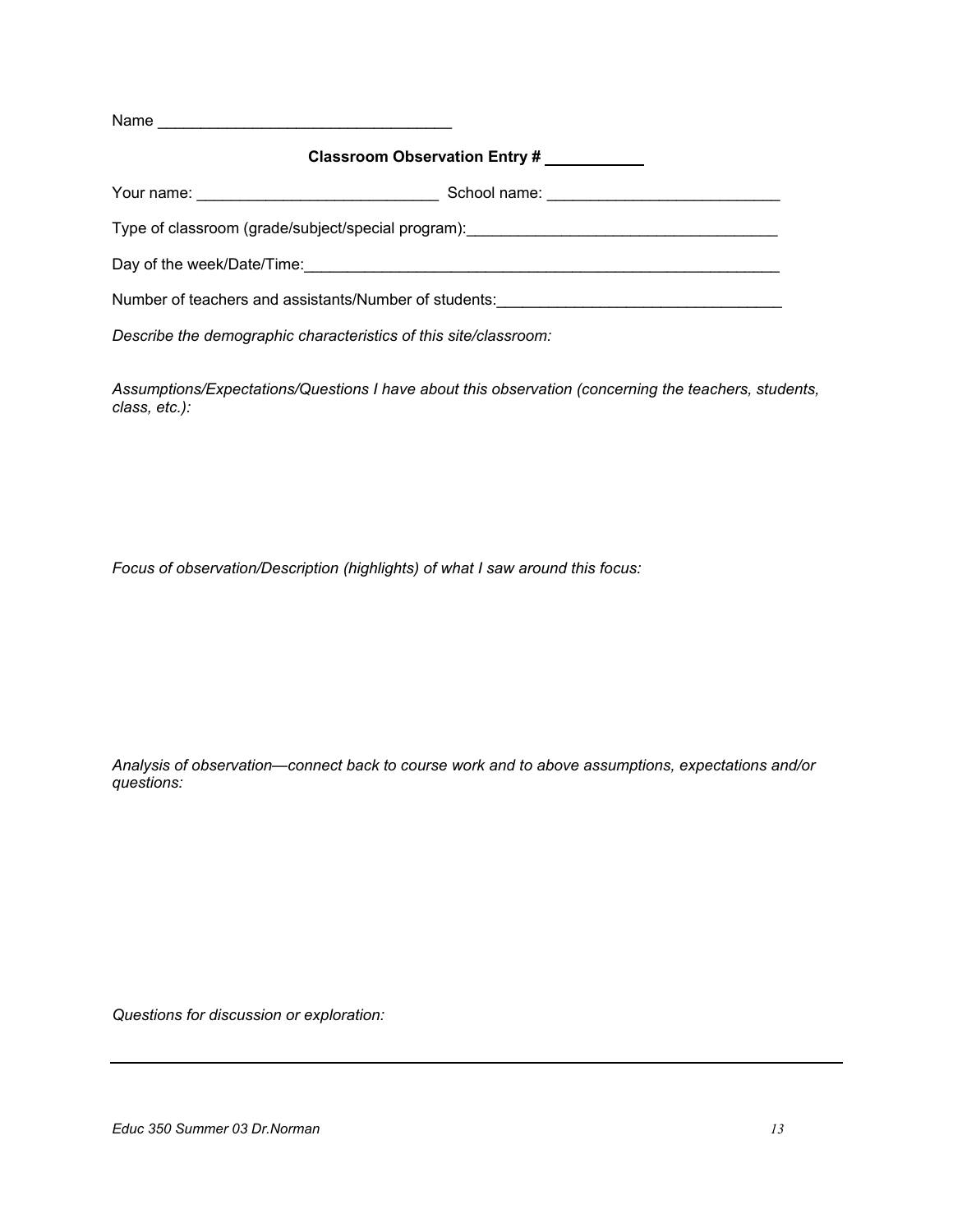| <b>Request to Waive Observation Hours-EDUC 350</b>                                                                                                                                                                  |
|---------------------------------------------------------------------------------------------------------------------------------------------------------------------------------------------------------------------|
| EDUC 350 Section : ______  Semester : _____Instructor: _________________________                                                                                                                                    |
| Your SS#<br><b>Your Name</b>                                                                                                                                                                                        |
| I request a waiver for the following experience in public schools:<br><b>Tutor</b><br>Substitute teacher<br>Teacher Aide<br>Parent volunteer<br>School aide<br>Casey Foundation participant<br>___Other (describe): |
| The experience took place as follows:                                                                                                                                                                               |
| School:<br>District:                                                                                                                                                                                                |
| Dates:                                                                                                                                                                                                              |
| No. of hours in this experience:                                                                                                                                                                                    |
| Attach the following to this request:                                                                                                                                                                               |
| 1. A letter from supervisor/teacher verifying the experience, including the length of time spent in this<br>experience.                                                                                             |
| 2. Your reflection on the experience (1-2 pages typewritten). Describe the experience and convey what<br>you learned from the experience that will help you to be an effective teacher candidate.                   |
| Do not write below this line.                                                                                                                                                                                       |
| Approved<br>Number of hours to be waived (20 max): ______                                                                                                                                                           |
| Denied                                                                                                                                                                                                              |
| Reason for denial: <b>Example 2018</b>                                                                                                                                                                              |

Instructor Signature: Date: Date: Date: Date: Date: Date: Date: Date: Date: Date: Date: Date: Date: Date: Date: Date: Date: Date: Date: Date: Date: Date: Date: Date: Date: Date: Date: Date: Date: Date: Date: Date: Date: Da

# **FIELD EXPERIENCE RECOMMENDATION FORM - Non Confidential**

\_\_\_\_\_\_\_\_\_\_\_\_\_\_\_\_\_\_\_\_\_\_\_\_\_\_\_\_\_\_\_\_\_\_\_\_\_\_\_\_\_\_\_\_\_\_\_\_\_\_\_\_\_\_\_\_\_\_\_\_\_\_\_\_\_\_\_\_\_\_

**Applicant's Name**: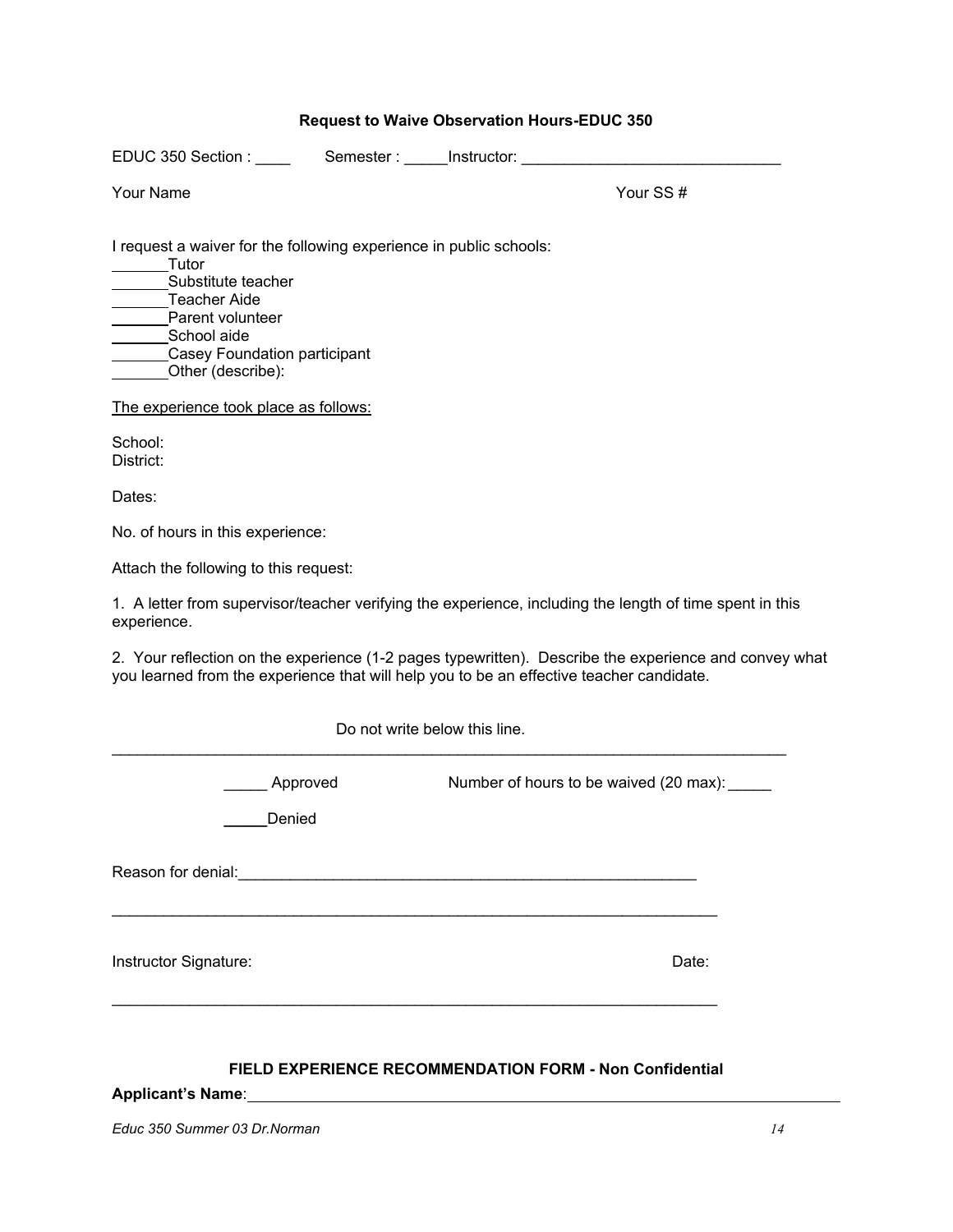| <b>SSN</b> |            |                    |                       |              |
|------------|------------|--------------------|-----------------------|--------------|
| Program:   | Multi Subj | Multi Subj Mid Lev | Concurrent w/ Ed Spec | ___Sing Subj |

This individual is considering applying for admission to a Cal State San Marcos Teacher Education Program. The applicant has indicated that he/she has worked with children/youth (class/groups) under your supervision. One of the criteria on which candidates are admitted to the CSUSM program is successful work experience with children (either paid or volunteer). All credential program applicants are required to submit a Field Experience Recommendation Form from a public classroom teacher.

In a brief narrative, reflect on this individual as a teacher candidate. When possible, please provide specific examples and details. If your narrative exceeds this page, or if a separate letter is used, please attach to this form and sign. In order to avoid questions of authenticity, do not cut and paste your narrative in the box below.

| Dependability<br>confidence          | Consider the candidate's personal/professional attributes with the following in mind:<br>Professional appearance/manner | Enthusiasm                   |                             | Poise and self- |
|--------------------------------------|-------------------------------------------------------------------------------------------------------------------------|------------------------------|-----------------------------|-----------------|
| Initiative                           | Interpersonal communication skills                                                                                      |                              | Sensitivity to all learners |                 |
|                                      |                                                                                                                         |                              |                             |                 |
|                                      |                                                                                                                         |                              |                             |                 |
|                                      |                                                                                                                         |                              |                             |                 |
|                                      |                                                                                                                         |                              |                             |                 |
|                                      |                                                                                                                         |                              |                             |                 |
|                                      |                                                                                                                         |                              |                             |                 |
|                                      |                                                                                                                         |                              |                             |                 |
|                                      |                                                                                                                         |                              |                             |                 |
|                                      |                                                                                                                         |                              |                             |                 |
|                                      |                                                                                                                         |                              |                             |                 |
|                                      |                                                                                                                         |                              |                             |                 |
|                                      |                                                                                                                         |                              |                             |                 |
|                                      |                                                                                                                         |                              |                             |                 |
|                                      |                                                                                                                         |                              |                             |                 |
|                                      |                                                                                                                         |                              |                             |                 |
|                                      |                                                                                                                         |                              |                             |                 |
|                                      |                                                                                                                         |                              |                             |                 |
|                                      |                                                                                                                         |                              |                             |                 |
|                                      |                                                                                                                         |                              |                             |                 |
|                                      |                                                                                                                         |                              |                             |                 |
|                                      |                                                                                                                         |                              |                             |                 |
|                                      |                                                                                                                         |                              |                             |                 |
|                                      |                                                                                                                         |                              |                             |                 |
|                                      |                                                                                                                         |                              |                             |                 |
|                                      |                                                                                                                         |                              |                             |                 |
|                                      |                                                                                                                         |                              |                             |                 |
|                                      |                                                                                                                         |                              |                             |                 |
|                                      |                                                                                                                         |                              |                             |                 |
|                                      |                                                                                                                         |                              |                             |                 |
|                                      |                                                                                                                         |                              |                             |                 |
|                                      | Student Services Center welcomes additional comments. (760)750-4277 or coessc@csusm.edu                                 |                              |                             |                 |
|                                      |                                                                                                                         |                              |                             |                 |
| <b>Name of Public School:</b>        | <u> 1980 - Johann Barbara, martxa a</u>                                                                                 | <b>Grade Level: District</b> |                             |                 |
| <b>Classroom Teacher's Name</b>      |                                                                                                                         |                              |                             |                 |
| <b>Classroom Teacher's Signature</b> |                                                                                                                         |                              |                             | <b>Date</b>     |
|                                      | Number of hours candidate has been in my classroom                                                                      |                              |                             |                 |
|                                      |                                                                                                                         |                              |                             |                 |

#### **FOUNDATIONS OF TEACHING GRADESHEET – Summer 2003**

Name

*Educ 350 Summer 03 Dr.Norman 15*